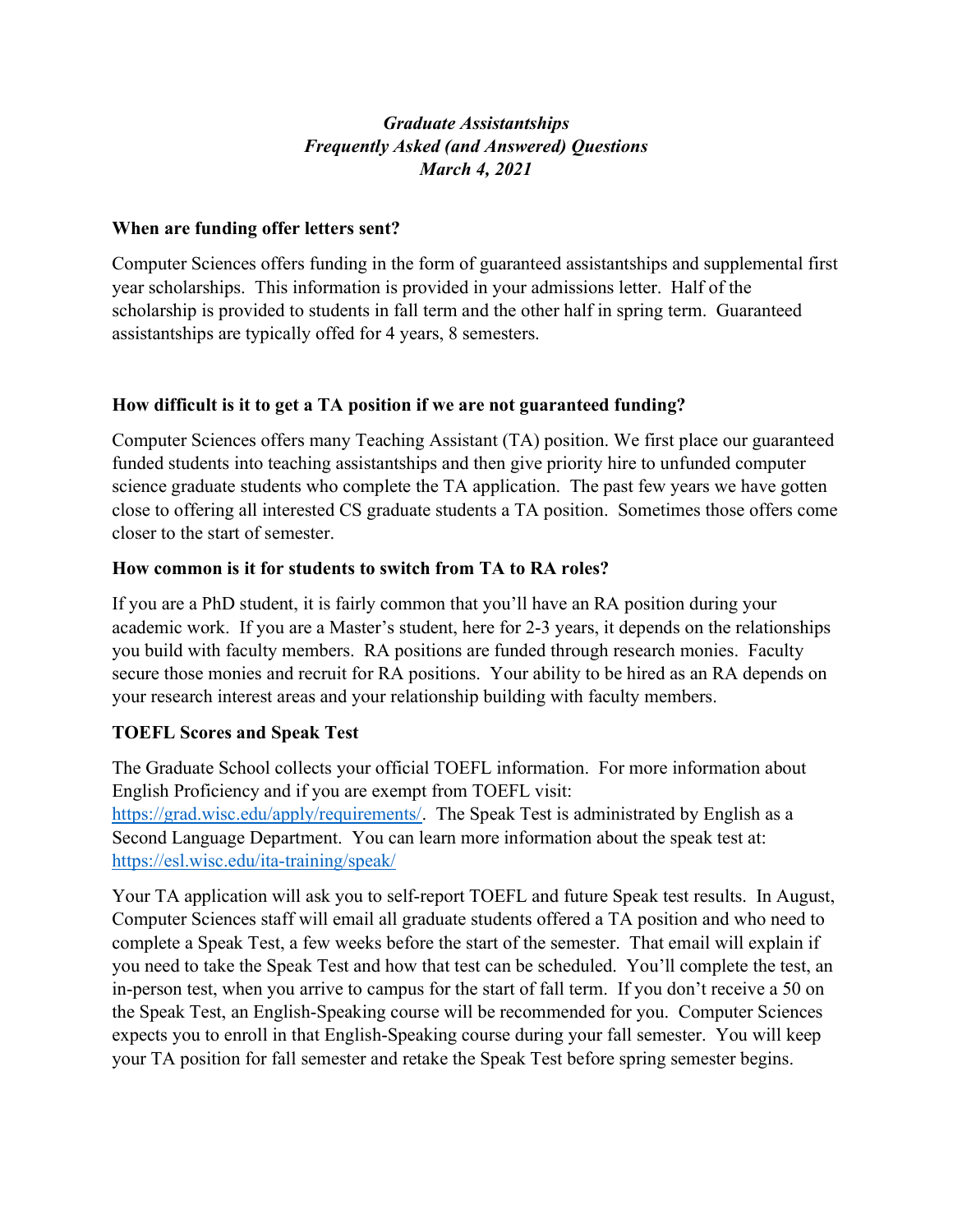### When do I need to complete my Speak Test?

Computer Sciences will email you a few weeks before the start of the semester with information on the Speak Test. Campus only begins offering Speak Tests in mid to late August. There are no additional steps you need to take at this time.

### I am very concerned about passing the Speak Test. What should I do?

You can view a sample Speak Test at the bottom of this webpage: https://esl.wisc.edu/itatraining/speak/. We encourage you to practice your English speaking as much as you can between now and when you take the test in mid to late August. Use family members, friends or community English speaking groups to practice your English speaking.

#### What are the stipends for TA and RA positions?

The graduate school funding website is a great resource (https://grad.wisc.edu/funding/graduateassistantships/) sharing information on assistantships offered at UW-Madison. That website also has a link (located at the bottom of the left-hand column) that provides assistantship stipend information by department/program.

#### When do I need to be on campus if I'm offered a TA or RA position?

You'll need to be in Madison, Wisconsin and ready to start your TA or RA work on Monday, August 22<sup>nd</sup>.

#### What costs does the tuition remission pay for?

Visit the graduate school website (https://grad.wisc.edu/funding/graduate-assistantships/) for information on how tuition remission works and to view the expected cost of segregated fees. Students in 33.3% or higher graduate assistantship appointments (Computer Sciences TA and RA are 50% appointments) receive 100% tuition remission. All students must pay the segregated fees.

TA and RA positions over 33.3% also offer health insurance benefits.

### How common is it for students to complete research while TAing within the first couple semesters?

Both a TA and RA position are employment positions. Students can also complete research for academic credit. You'll want to talk with your academic advisor about completing research for credit. Many of those conversations happen once you've gotten to UW-Madison in the Fall.

#### Is there a department that handles disability accommodations?

The McBurney Disability Resource Center (https://mcburney.wisc.edu/) provides accommodations for academic coursework. If you need accommodations in your TA or RA work, that falls under employment accommodations. You will receive an official employment letter when offered a semester TA or RA position that provides contact information to notify Human Resources of needed work accommodations. This official letter will be sent in late July/ early August.